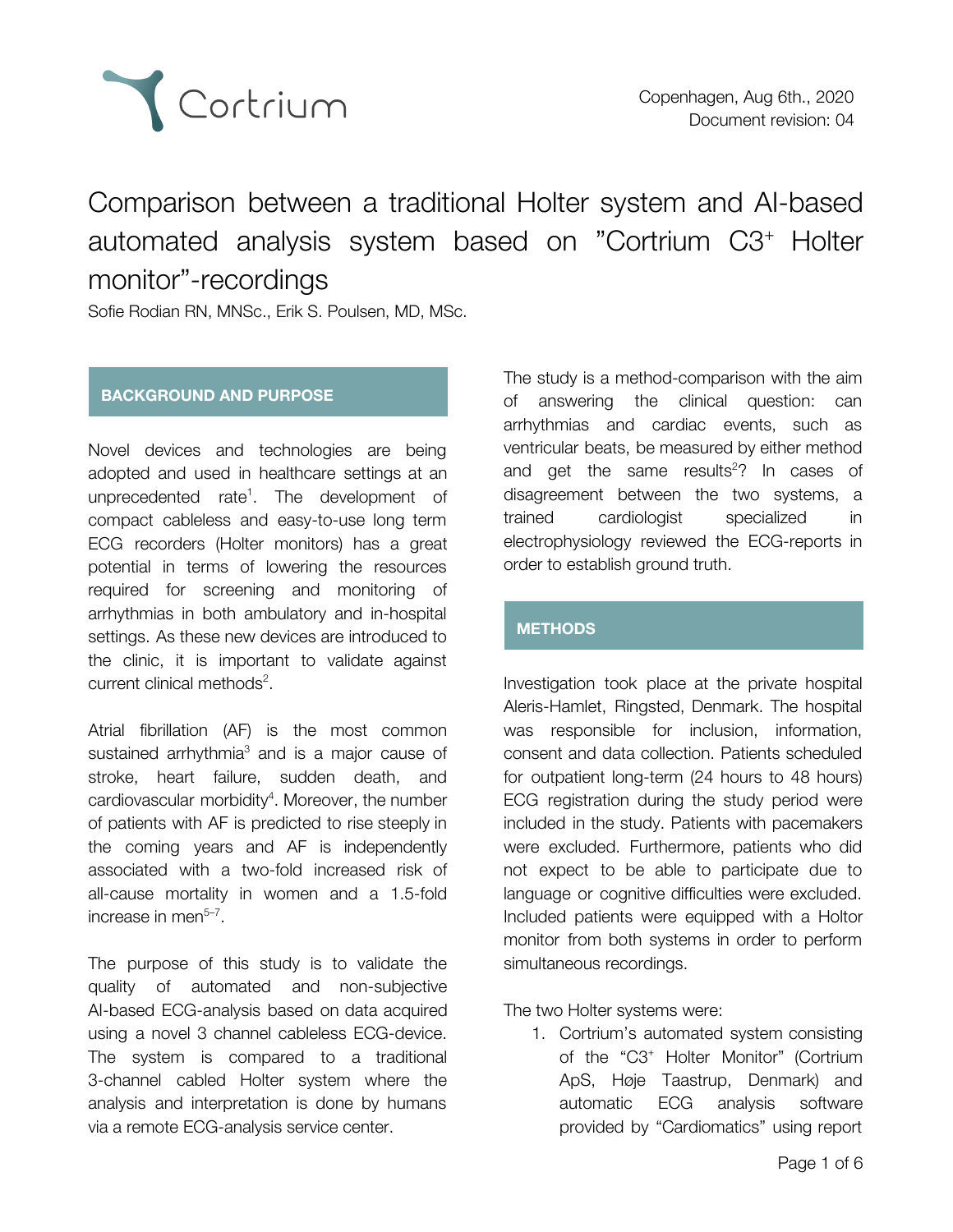

version 2.8 (Cardiomatics, Kraków, Poland).

2. A traditional Holter system consisting of "Lifecard CF" (SpaceLabs, Washington, United States) and analysis provided by "Fysiologic ECG service" (Fysiologic, Amsterdam, Holland).

Both systems output one Holter report per recording. The reports comply with the European standard (IEC 60601-2-47). Based on the reports, the occurrences of events and arrhythmias were logged. A list of arrhythmias claimed to be detected by the automated ECG analysis software (Cardiomatics) is found below:

Table 1: Cardiomatics enables detection of the following parameters in ECG signals

1. Three classes of heartbeats: a. normal beat b. ventricular beat, including: i. premature ventricular contraction ii. ventricular escape beat c. supraventricular beat, including: i. aberrated atrial premature beat ii. nodal (junctional) premature beat iii. atrial premature contraction iv. nodal (junctional) escape beat v. atrial escape beat 2. Rhythms: a. normal sinus rhythm b. sinus bradycardia c. sinus tachycardia d. supraventricular rhythm e. atrial bigeminy

- f. atrial trigeminy
	- g. atrial fibrillation
	- h. atrial flutter
	- i. supraventricular tachycardia
	- j. supraventricular couplet
	- k. idioventricular rhythm
	- l. ventricular bigeminy
	- m. ventricular trigeminy
	- n. ventricular fibrillation
	- o. ventricular flutter
	- p. ventricular bradycardia
	- q. ventricular tachycardia
	- r. ventricular couplet

Binary outcomes, such as the occurrence of specific arrhythmias or cardiac events, were analyzed using McNemar's test, which is a non-parametric test to compare paired nominal proportions. It can be used to analyze retrospective case-control studies, where each case is matched to a particular control<sup>[8](https://www.zotero.org/google-docs/?ItAFJF)</sup>.

Data analysis of non-binary outcomes, such as comparing the amount of ventricular beats between methods, were conducted according to procedural example in the paper "Design, Analysis and Interpretation of Method-Comparison Studies" by Hanneman et al. [2](https://www.zotero.org/google-docs/?LRrDYN) , which includes visual examination of data patterns on graphs, Bland-Altman plots, and quantification of the estimate of the difference between methods and the accuracy of this difference, often referred to as bias and precision statistics<sup>[2](https://www.zotero.org/google-docs/?UhINEU)</sup>.

## **RESULTS**

Demographics: A total of 56 ( $n = 56$ ) patients were included, with age ranging from 18 to 85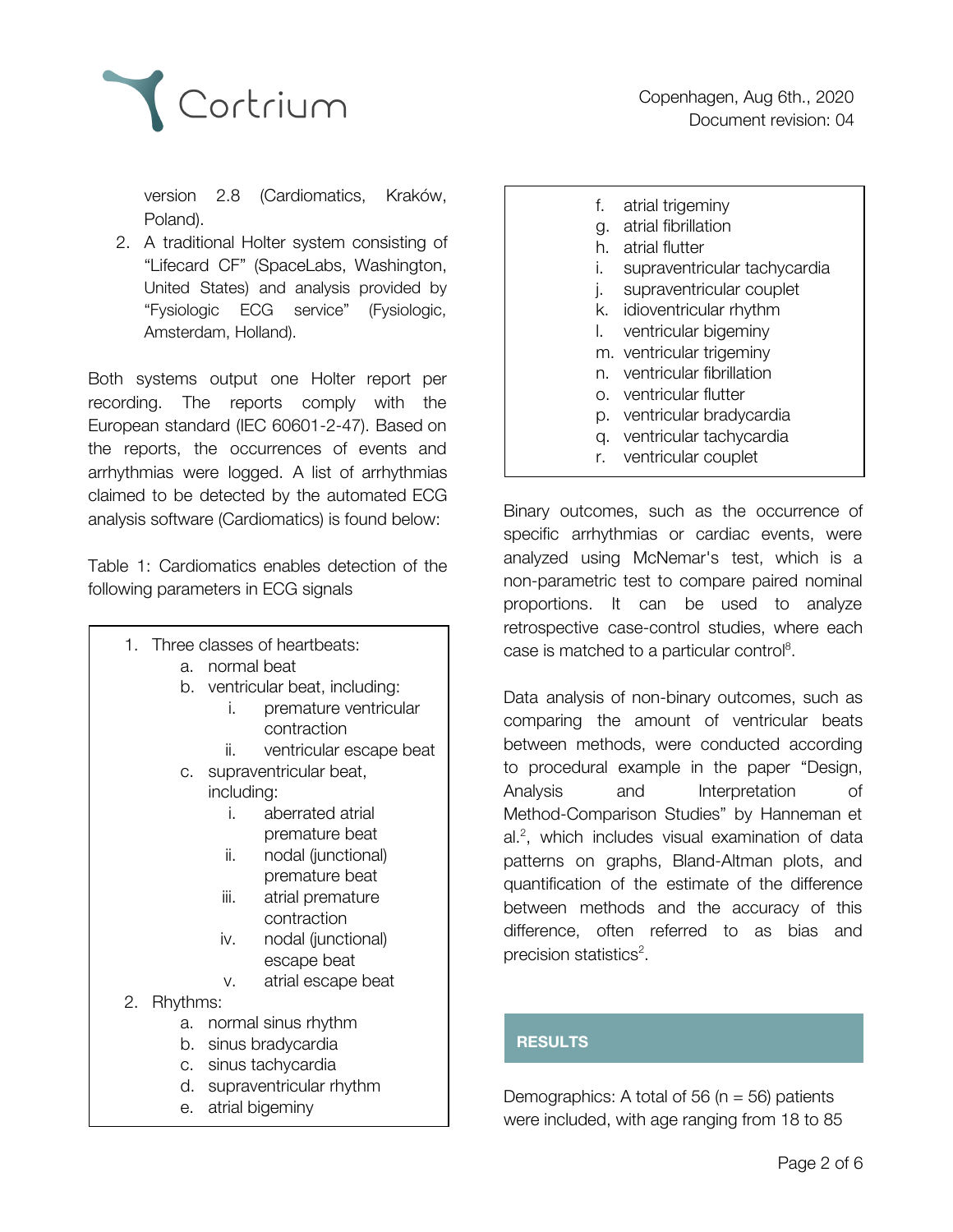

years. The average age was 53.5 years (SD +/- 18.2 years). The majority of the patients were females  $(n = 32, 57, 1\%)$ .

Arrhythmias: The only arrhythmias detected in the recordings were atrial fibrillation / atrial flutter (AF) and non-sustained ventricular tachycardia (VT). The results are seen in Table 2. AF was found in the same 7 patients for both systems (12.25%), out of which 2 cases were paroxysmal AF and 5 cases were sustained AF (persistent or permanent). A trained electrophysiologist confirmed the diagnosis in all cases. For non-sustained VT, both systems found occurrences in the same 3 reports (5.36%). For the arrhythmias found in this dataset, no discordants (false negatives or false positives) were found, yielding a McNemar's coefficient of  $X^2$  = 1.00, thus, the hypothesis that the two methods are equal for arrhythmia detection cannot be rejected.

| Arrhythmia       | <b>Both</b><br>systems | Only<br>Cortrium | Only<br>Traditiona | Com-<br>ment       |
|------------------|------------------------|------------------|--------------------|--------------------|
| Paroxysmal AF    | 2                      | 0                |                    | <b>No</b><br>diff. |
| Sustained AF     | 5                      | Ω                |                    | <b>No</b><br>diff. |
| Non-sustained VT | 3                      | Ω                |                    | <b>No</b><br>diff. |
| Other            |                        |                  |                    | <b>No</b><br>diff. |

Table 2: Comparison of arrhythmia detection

Ventricular activity: The amount of premature ventricular beats/escape beats were detected by both systems and reported as a percentage of the recording (aka. Burden of ventricular beats) in the traditional Holter system reports and as an absolute number of beats in the automated system (Cortrium). To readily compare the detected burden of ventricular beats they were divided into three clinically relevant bins, of below 3%, between 3 and 10%, 10 and 20%, and above 20%. The results are summarized in the table below:

Table 3: Comparison of ventricular beats

| Burden of<br>ventricular beats | Cortrium    | <b>Traditional Holter</b> |
|--------------------------------|-------------|---------------------------|
| $<$ 3%                         | 53 (94.6%)  | 54 (96.4%)                |
| $3 - 10%$                      | $1(1.8\%)$  | $1(1.8\%)$                |
| 10-20%                         | $1(1.8\%)$  | $1(1.8\%)$                |
| $>20\%$                        | $11(1.8\%)$ | $0(0\%)$                  |

Comparison of maximum heart rate (HR): The max. heart rate was included in the reports from both systems and the paired data was compared in Figure 1 and 2.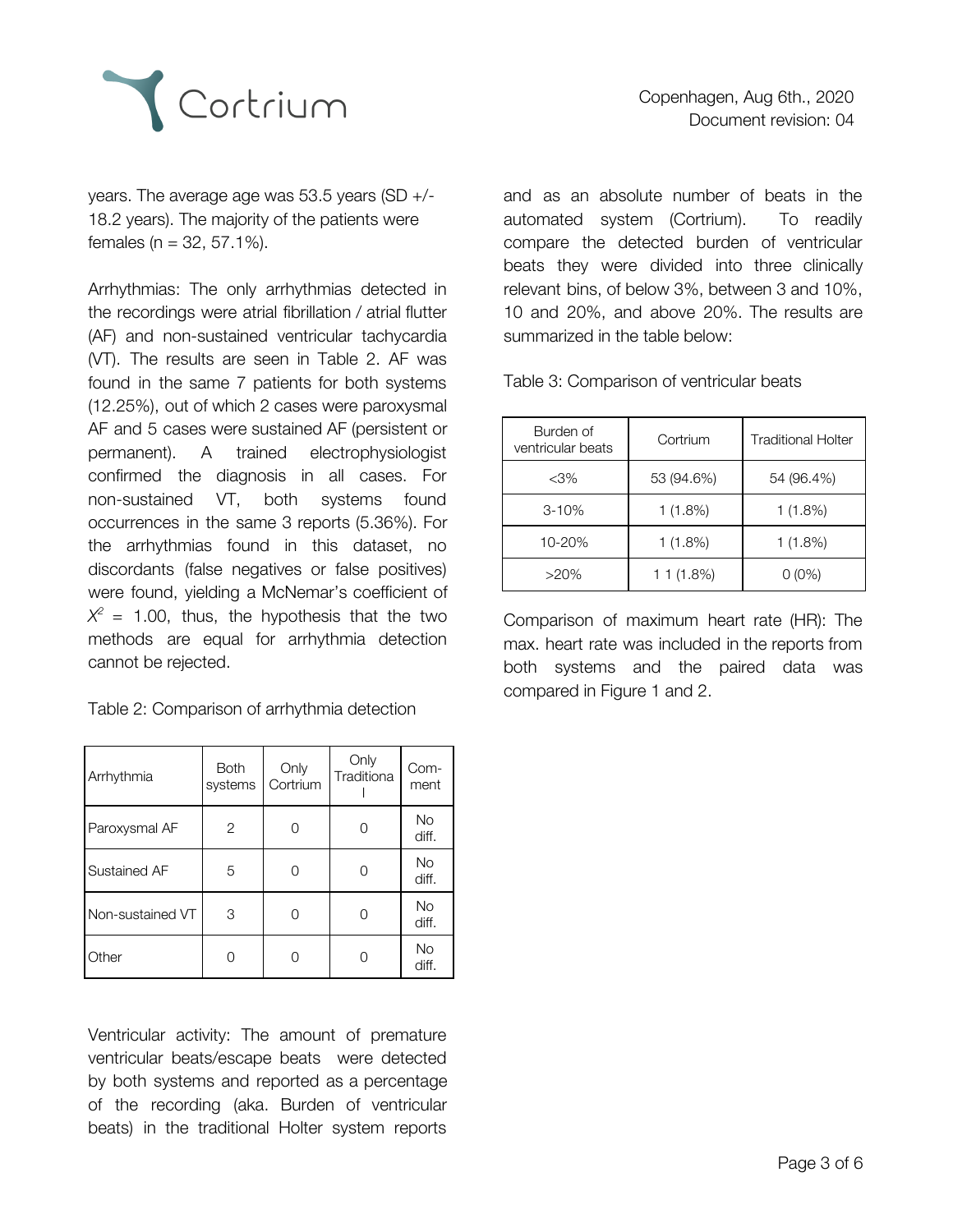

Figure 1: Scatter plot of the paired max. HR data.



Figure 2: Bland-Altman plot of maximum HR. The dashed horizontal lines represent 95% confidence limits (agreement boundaries).



The average difference between max. HR is 3.6 beats per minute (BPM) (CI -0.05; 7.23 and SD  $\pm$ 13.29 (CI 11.17; 16.40) resulting in a P-value of 0.004. The mean difference in max. HR between the two systems is not statistically significant from 0. It is noted that 3 of 56 (5%) data points are outliers and exceed the limits of agreement.

Recording durations: The average recording time for the automated Holter system (Cortrium) was 39:20 hours (SD ±13:00 hours) compared to  $42:06$  hours (SD  $\pm 11:11$  hours) for the traditional Holter system. Note that the recording times cannot be directly compared, as several cases were found where the two systems were not set to record for the same duration, ie. one system was programmed to record for 24 hours while the other was programmed to record for 48 hours.

Signal quality: Signal quality and noise levels in the recordings are categorized differently in the between the two systems. The automated system (Cortrium) reports noise as the percentage of recording that is "non-diagnostic," while the traditional holter report categorizes the signal quality into four groups: good, sensible, mediocre, or poor. The categorization can be subjective. To compare the two measurements for signal quality, the percentages of the "non-diagnostic" parts of the reports were divided into quartiles. The results are shown in the table below:

| Signal quality/noise level                                       | Cortrium     | <b>Traditional Holter</b> |
|------------------------------------------------------------------|--------------|---------------------------|
| "Good signal" or above<br>75% diagnostic part                    | 39 (69.6%)   | 18 (32.1%)                |
| "Reasonable signal" or<br>between 50% and 75%<br>diagnostic part | 12 (21,4.2%) | 20 (35.7%)                |
| "Mediocre signal" or<br>between 25% and 50%<br>diagnostic part   | $4(7.1\%)$   | $9(16.1\%)$               |
| "Poor signal" or below<br>25% diagnostic part                    | $0(0\%)$     | $9(16.1\%)$               |

#### Table 3: Comparison of noise in quintiles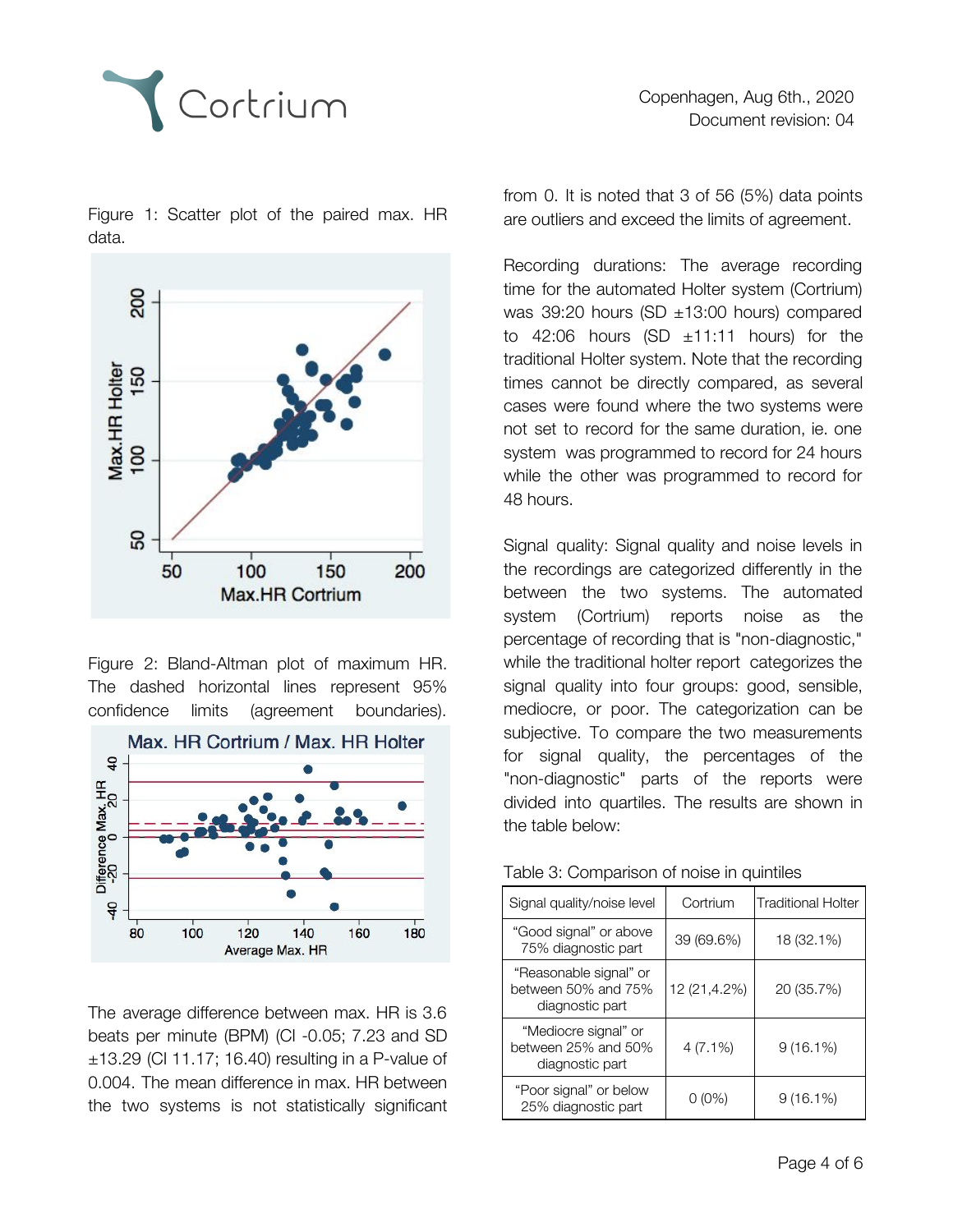

#### **DISCUSSION**

The study serves to validate the two systems against each other and not to validate against a ground truth established by having experts thoroughly review all ECG signals. Only reports where AF was found in one or both systems were thoroughly reviewed and the diagnosis was confirmed by an expert reader, there could potentially be cases of AF or other arrhythmias that were false negatives in both systems.

The demographics of the patients included is representative of the background population expected to undergo Holter-monitoring in an ambulatory setting.

The maximum HR difference between the two systems, seen as outliers in Figure 2, can be due to differences in the time frame used in the calculation of HR as it is unknown if the traditional system, like the automated systems, averages over 60 seconds.

Signal quality/noise level cannot be directly compared as the authors cannot rule out that the noise grading of the traditional system might rely on a subjective evaluation.

Known limitations: Only two types of arrhythmias were identified in the data. Thus the study cannot be used to compare performance for other arrhythmias. It should be noted that the ECG analysis algorithm used in the automated system (Cardiomatics) only claims to detect the events and arrhythmias mentioned in Table 1.

#### **CONCLUSION**

In this study, both systems detected AF in the same 7 patients and non-sustained VT in the same 3 patients, thus there was no significant difference in arrhythmia detection rates (AF and non-sustained VT) between Cortrium's automated Holter system and the traditional Holter system with manual, human interpretation. Further, the detected ventricular activity, max. HR, and noise levels were comparable between the systems.

In conclusion, the study suggests that, based on the evaluation metrics, there is no significant difference in performance between the two systems and that Cortrium's automated system can replace traditional Holter systems with manual interpretation.

#### **CONFLICTS OF INTEREST**

The study was financed by Cortrium ApS and both authors are employed at Cortrium ApS.

#### **REFERENCES**

- [1.](https://www.zotero.org/google-docs/?porCcC) Bhavnani SP, Narula J, [Sengupta](https://www.zotero.org/google-docs/?porCcC) PP. Mobile [technology](https://www.zotero.org/google-docs/?porCcC) and the digitization of [healthcare.](https://www.zotero.org/google-docs/?porCcC) *Eur [Heart](https://www.zotero.org/google-docs/?porCcC) J*[.](https://www.zotero.org/google-docs/?porCcC) [2016;37\(18\):1428-1438.](https://www.zotero.org/google-docs/?porCcC) [doi:10.1093/eurheartj/ehv770](https://www.zotero.org/google-docs/?porCcC)
- [2.](https://www.zotero.org/google-docs/?porCcC) [Hanneman](https://www.zotero.org/google-docs/?porCcC) SK. Design, Analysis and Interpretation of [Method-Comparison](https://www.zotero.org/google-docs/?porCcC) [Studies.](https://www.zotero.org/google-docs/?porCcC) *[AACN](https://www.zotero.org/google-docs/?porCcC) Adv Crit Care*[.](https://www.zotero.org/google-docs/?porCcC) [2008;19\(2\):223-234.](https://www.zotero.org/google-docs/?porCcC) [doi:10.1097/01.AACN.0000318125.41512.](https://www.zotero.org/google-docs/?porCcC)